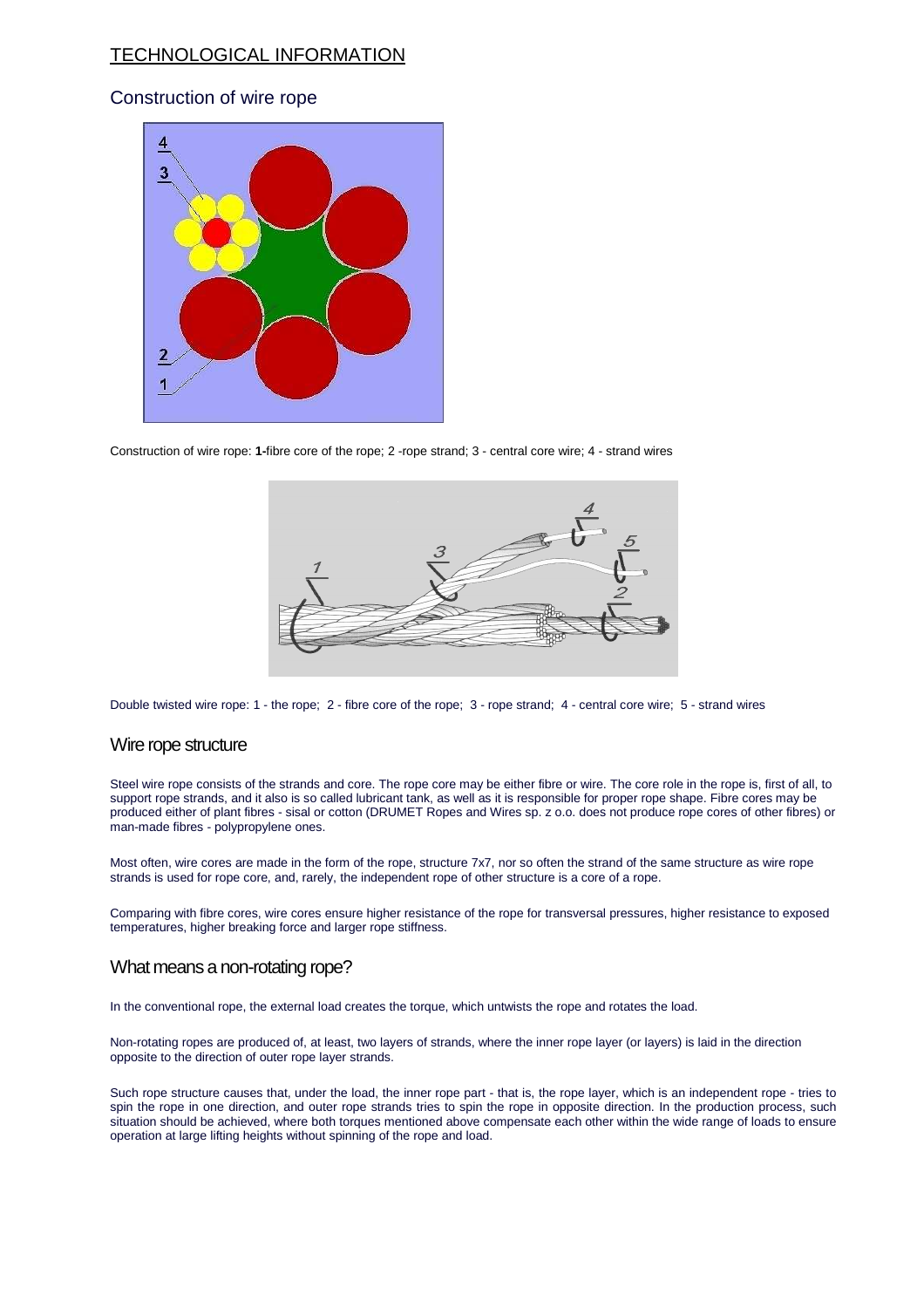

Principle of construction of a non-rotating rope.

## What means a compacted rope?

Compacted ropes are made of strands, which subject to compaction operation in the production process. Production of the compacted strand comprises drawing the conventional strand, made of round wires, through the compacting equipment, which may be either a drawing die or special compacting head.

In the compacting process, strand wires undergo plastic deformation, the strand diameter is reduced (and, simultaneously, the strand cross-section is filled with metal), and the outer strand surface becomes smoother. The conditions of contact between strand wires and between strands in the rope become better.

Comparing with ropes produced of conventional strands, the ropes made of compacted strands feature with higher breaking force, higher flexibility, better contact between the rope and winding drum and sheave grooves, also, their elongation is smaller. Due to thicker outer wires and closed outer strand surface, the compacted ropes are more resistant to corrosion and surface friction.





## What does it mean swaged ropes?

Swaged ropes - there are steel wire ropes having compacted cross section done by full rope hammering. Sometimes such ropes are called hammered ropes or compressed, it is because of way of production.

Most important advantage of described ropes is considerable higher resistance against friction of steel wire rope outer surface then standard ropes.

Additional advantage is much higher swaged rope breaking load after swaging, in comparison to standard steel wire ropes same diameter.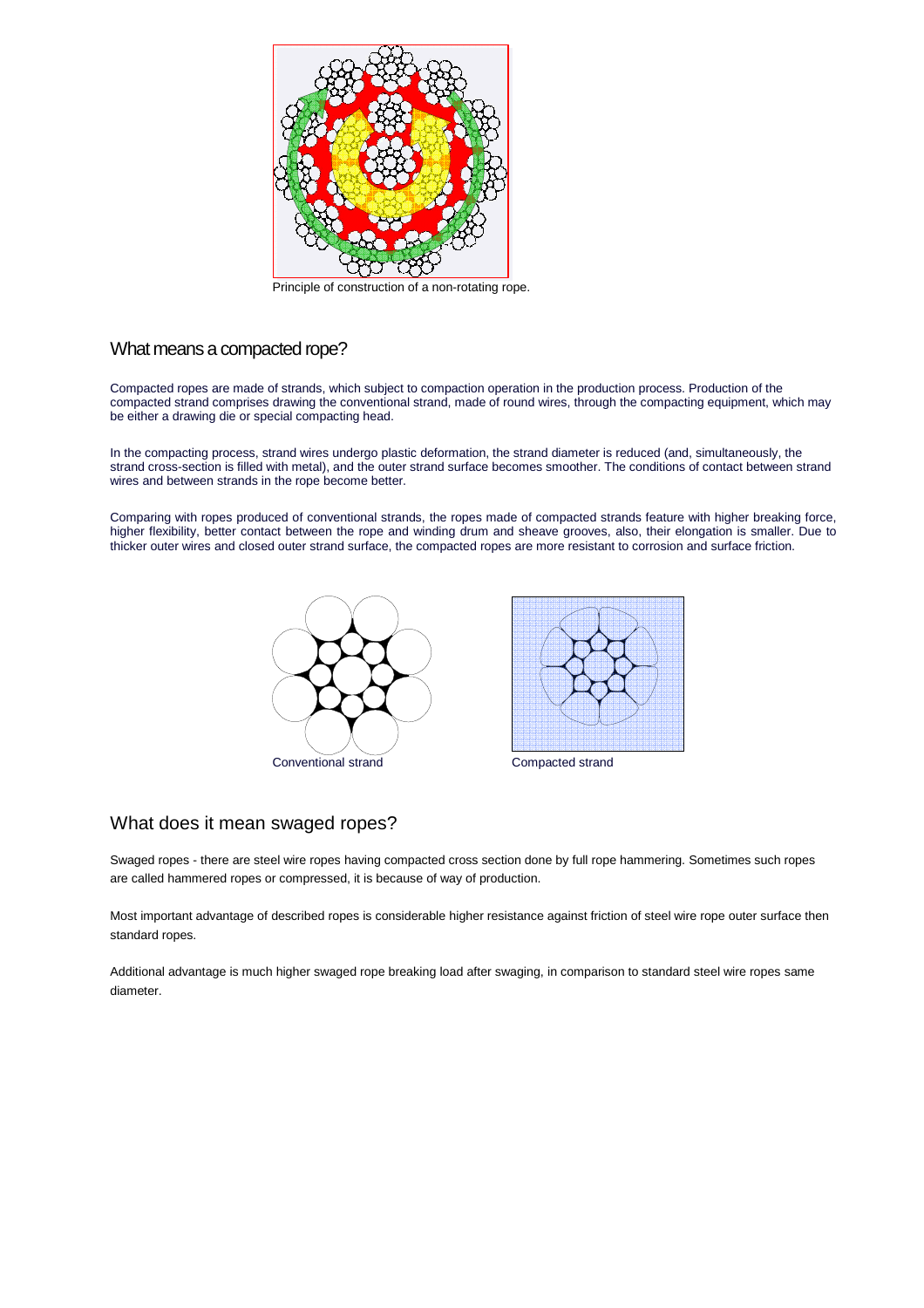

Above picture presents swaged steel wire ropes having different level of cross section compression. From left side - light level of cross section compression, centre - medium typical compression, right side - high cross section compression.

## Terms regarding wire ropes

**Nominal rope diameter - d [mm]** - theoretical rope diameter, expressed with the value rounded to the integer. This value is used for rope specification and description, when placing an inquiry, issuing the certificates, and for rope strength calculations.

**Actual rope diameter [mm]** - the rope diameter obtained as a result of rope diameter measurement by means of the proper measuring instrument - the slide calliper or micrometer gauge with proper jaws. The actual rope diameter is measured by measuring the diameter in two planes vertical to each other, two measurements for each plane. The results of measurement are averaged, and the average calculated is the actual rope diameter.

In case of doubts, measurement of the rope under the load is allowed.





Correct way of rope diameter measurement by means of the slide calliper

Incorrect way of rope diameter measurement by means of the slide calliper

**Diameter tolerance** - permissible nominal rope diameter deviation - permissible dimensional range of deviation of actual rope diameter measured for the rope without the load, defined by relevant standards DIN Standards for rope diameters  $\ge$ /= 8.0 mm specify the diameter tolerance from 0 up to 5 %, ISO Standards from -1 up to +4%. There is no technical possibility to produce the rope, for which the actual diameter is equal to the nominal one.

**Minimum Breaking Force [kN]** - the value corresponding to the guaranteed breaking force, the value required in specific standards, which the rope producer must comply with strictly.

The breaking force is measured at the tensile testing machine.

Also, some standards use the calculated breaking force, which, depending of the standard, is determined empirically, by multiplying the rope metal cross-section value by the strength of rope wires.

**Rope Tensile Strength grade [MPa]** - the level of required rope strength, for which the value of breaking force is defined, the strength levels (classes) are defined as 1770, 1960, 2160, etc.

The rope strength class corresponds directly to the tensile strength T.S. of wires used for rope production, which is expressed as the ratio of the wire breaking force to the wire cross-section. The rope strength class does not have to correspond to wire strength strictly (for example, the standards allow the wire manufacturing deviation within the range of +350 MPa, that is, the actual strength of the wire, for which the strength class is 1770 MPa, may have the strength within the range of 1770 - 2120 MPa). Depending on the wire strength, the values of rope breaking force and stiffness change.

**Nominal weight of 1-m rope section [kg]** - the weight of 1 metre section of the rope as determined in the relevant standard as the result of theoretical calculations.

**Actual weight of 1-m rope section [kg]** - the weight obtained as the result of measurement.

**Wire laying pitch in the strand (as well as - strand closing lay in the rope)** - the distance, at which the same wire (strand) repeats, when laying the wires (strands) around the central wire (rope core). The pitch is marked with the letter "h".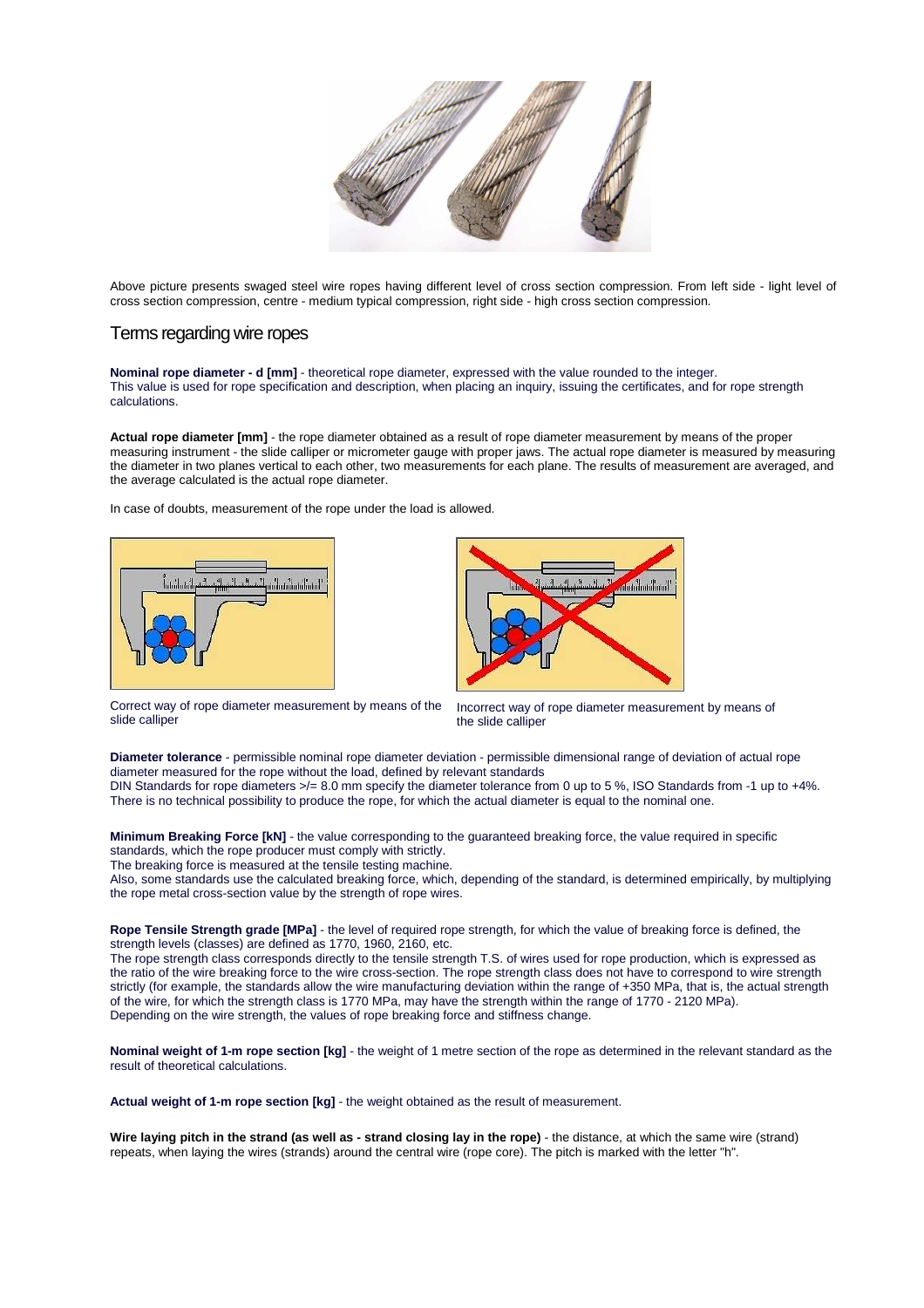

### Fig. 3 Length of lay measurement way for 8 strands rope

## Wire rope production diagram

Production of wire ropes consists of many technological operations. Number of those operations depends mainly of rope structure and diameter. The following are the basic operations:

- 1. Winding the wire into spools rewinding the wire on stranding machine bobbins.
- 2. Production of strands splicing the strands on stranding machines.
- 3. Production of rope cores which are made of fibres or steel wires.
- 4. Production of the rope splicing the ropes on closing machines.



# Directions of wire splicing in strands and laying strands in ropes

Marking in accordance with EN 12385-2 Standard

The first, small letter is for wire lay direction in the outer strand layer, and the second, capital letter is for strand lay direction in the outer rope layer.

**Wire lay in the strand:** Letters **Z** and **S**, which are used for, respectively, right-hand or left-hand wire lay in the strand.

Types of lay:

**Ordinary (regular) lay** - the direction of wire lay in the outer layer is opposite to the direction of outer strand lay in the rope.

Lang lay - the direction of wire lay in the outer layer is the same as the direction of outer strand lay in the rope.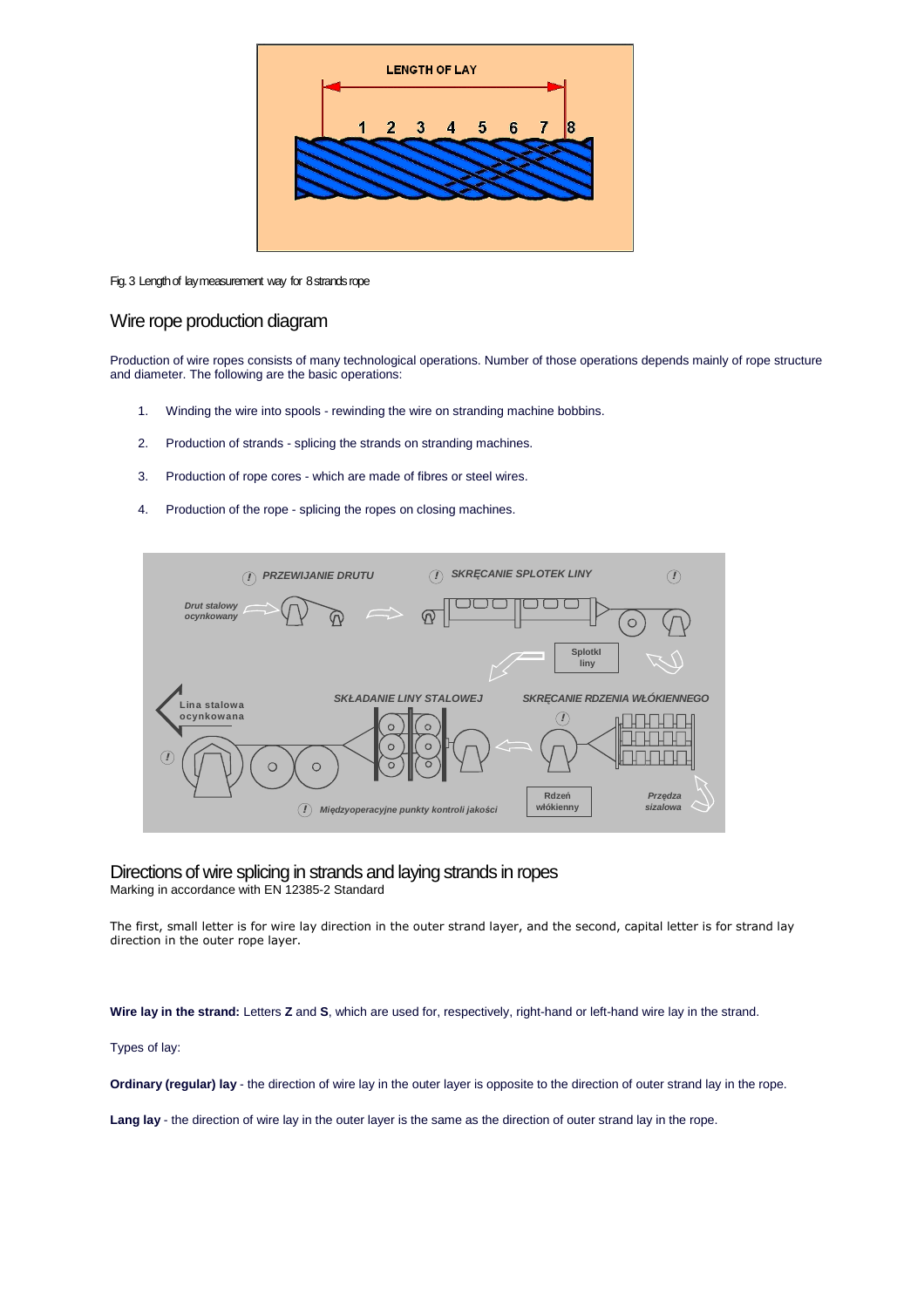**Regular lay, right-handed rope** - outer rope strands are laid in right-hand direction and wires of outer strand layers are laid in lefthand direction, marking: **sZ**.

**Regular lay, left-handed rope** - outer rope strands are laid in left-hand direction and wires of outer strand layers are laid in righthand direction, marking: **zS**.

**Lang lay, right-handed rope** - outer rope strands are laid in right-hand direction and wires of outer strand layers are laid in righthand direction, marking: **zZ**.

Lang lay, left-handed rope - outer rope strands are laid in left-hand direction and wires of outer strand layers are laid in left-hand direction, marking: **sS**.



**Alternative lay right hand** – stranding lay where neighbour strands have alternative direction respectively left and right, rope strands direction right **aZ** 

**Alternative lay left hand** – stranding lay where neighbour strands have alternative direction respectively left and right, rope strands direction left **aS**



If the order does not specify otherwise, the regular lay right-handed ropes are produced. They are used widely in most of industrial equipment.

Lang-lay ropes are very flexible, and they feature with high fatigue strength. For ropes of that type, the arrangement of outer wires ensures more even abrasion of wires comparing to the regular-lay rope. However, Lang-lay ropes feature with the disadvantage, which limits the range of their use. Lang-lay rope, when loaded with freely hanging load, untwists, and makes a loop, when loosened. Therefore, it is suitable for the equipment, where the rope is loaded permanently only, and the lifted load is permanently fitted in guides, for example, for lifting equipment in mining, passenger lifts, cable railways.

### Correct way of winding the rope on the drum

Selection of proper rope lay is very important for correct functioning of rewinding system for crane systems. Incorrectly selected rope winding direction lead to increasing the torque in the rope, problems with winding and structural damage of the rope.

Right-handed ropes should be wound on left-handed drum pitch, and left-handed ropes - on right-hand drum pitch.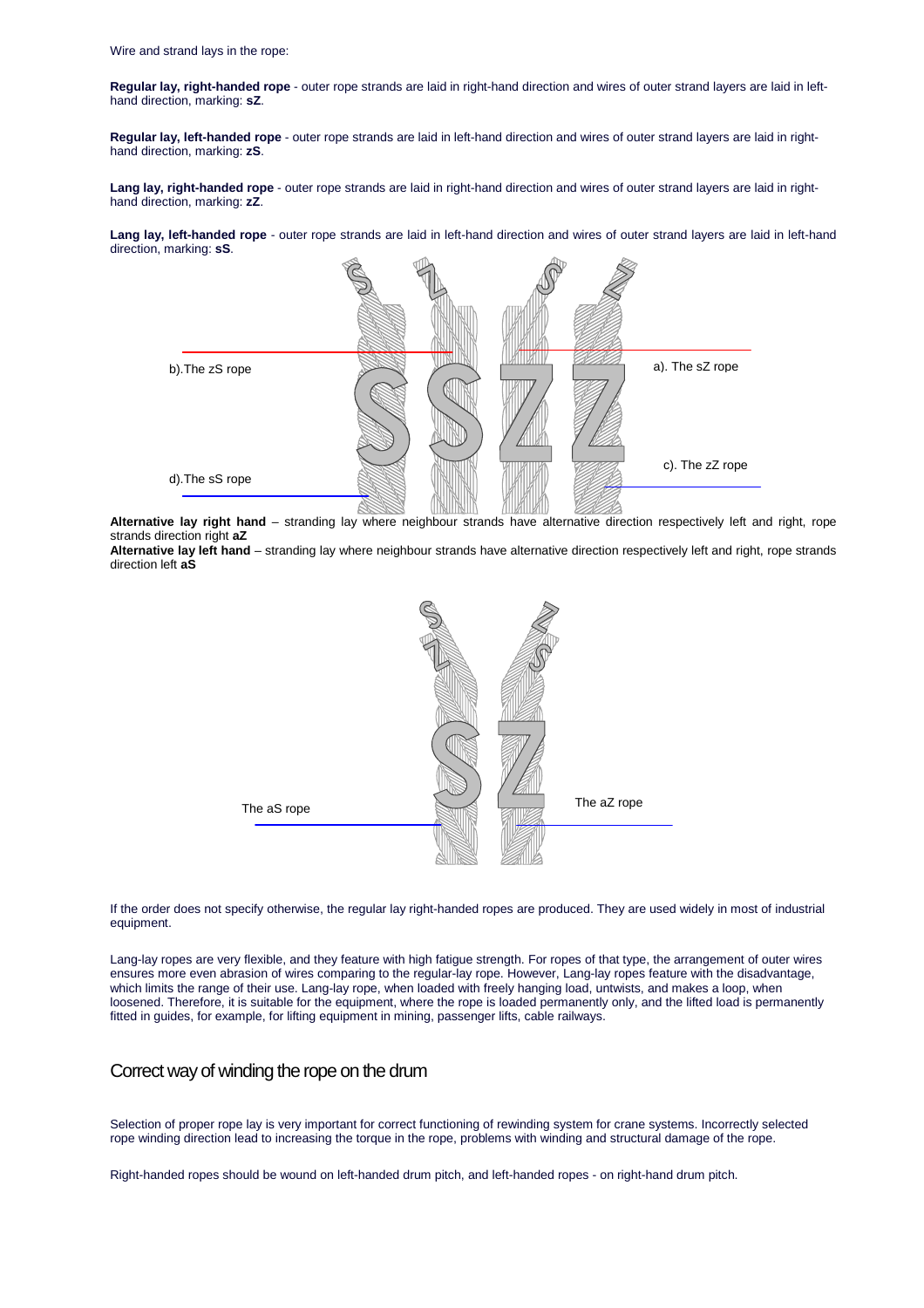The correct rope twisting direction in relation to the drum pitch may be determined on the basis of a mnemonic rule as shown in the Figures below. If you point at the rope fixing point at the drum side with your thumb, point the rope output direction from the drum with the forefinger and the rest of finger lie in the direction of drum, the rope to be used must be of right-lay type, when we have used the right hand, and of the left-lay type, when we have used the left hand as described above.



# Types of wire lying in strands

DRUMET Ropes and Wires sp. z o.o. produces the ropes of strands of two basic wire lay:

**1) Parallel lay** - the strands, which consist of at least two wire layers, all wires are laid in one operation (in the same direction), what gives the linear contact between wire layers in the strand.



Strand with parallel wire lay: 1- Inner layer wires, 2 - Outer layer wires, 3 - Linear contact between wires

**2) Cross lay** - the strands, which consist of at least two wire layers, each layer is laid in the same direction in separate operations with different lay pitches. The wires in adjacent layers run crosswise and point contact between wires is obtained



Strand with cross wire lay: 1 - Inner layer wires, 2 - Outer layer wire, 3 - Point of wire crossing being the point of contact between wires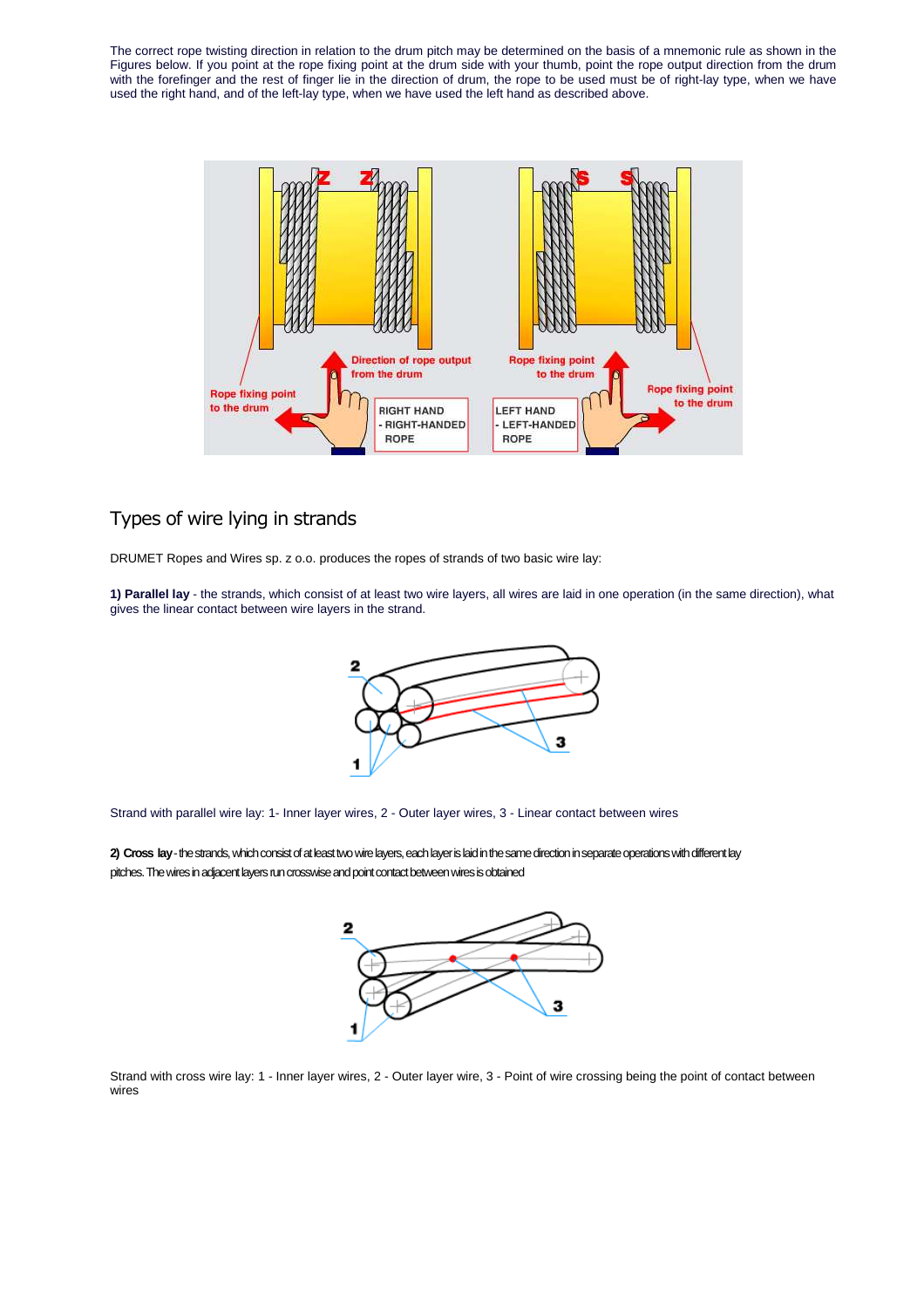Influence of rope structure on rope stiffness, fatigue parameters and resistance to abrasion



The relation between rope structure and rope stiffness and resistance to abrasion is shown in the Figure below.



Dependence of rope parameters on number of strands and core type for ropes of the same diameter and strand structure, illustrating the relation between rope stiffness and flexibility shown in the previous figure



Trick wires (In relation to rope diameter) Resistant to tensile forces

Thin wires (In relation to rope diameter) Low resistance to tensile forces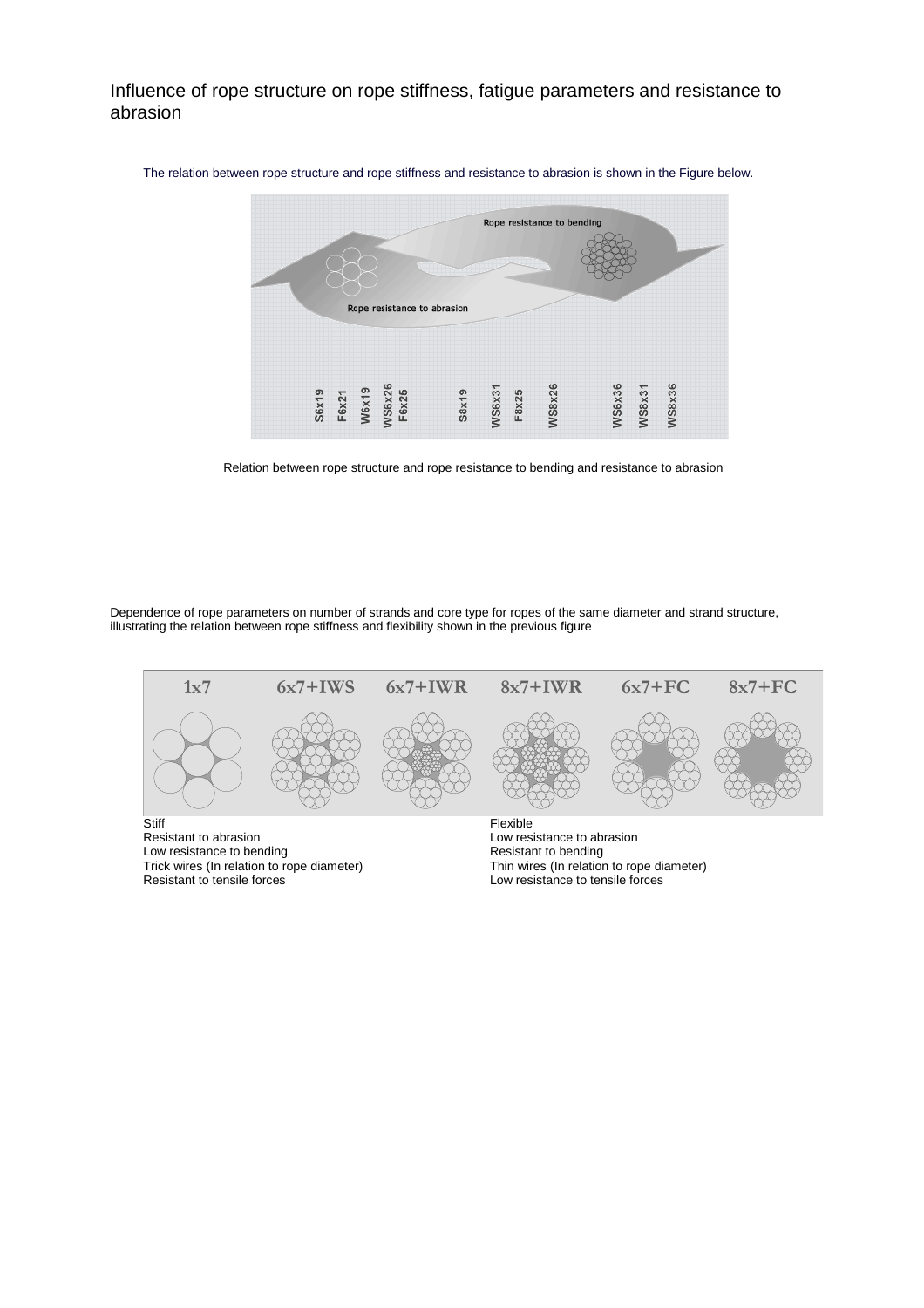# Ways of rope unwinding



### **NOTE:**

Incorrect rope unwinding may cause rope damage and premature wear.

Use shears for metal to cut the bands clamping the ropes, never use cut-off tools of files or other sharp tools, which may damage the rope. Nonobservance of rope transport and installation rules and instructions specified may cause loss of guarantee, warranty and other rights in any form, as well as it may be a cause of severe failures, which may lead to accidents in work during operation of lifting equipment.

## Rope lubrication

### **Why to lubricate the ropes.**

The material has been prepared by Leszek Stańkowski, Dr Eng.

In general, it is assumed that the life of correctly lubricated wire ropes is three times longer than the life of non-lubricated ones. In particular, the following is ensured by lubrication:

- a. Considerable reduction of corrosion,
- b. Reduction of wear due to rope abrasion,
- c. Reduction of fretting type wear, which sometimes is present for statically working ropes,<br>d. Reduction of rope core decay.
- Reduction of rope core decay.

In additional, some lubricants allow increasing the rope friction coefficient for certain drum liners, thus causing anti-slip properties, which are very useful in many applications - for example, for ropes used elevators, and, in particular, for ropes used in mining lifts. In that last case, properly selected rope lubricant considerably influences the safety of lift operation.

Rope lubrication and maintenance may be potentially very advantageous due to economical savings resulting from longer rope life (reduction in rope wear, reduction of servicing and repairs of equipment or structures containing wire ropes) and improvement of occupational health and safety conditions (increase in equipment or structure reliability and improvement of equipment safety level by elimination of rope sliding). The costs resulting from the use of lubricants and costs of lubricant application are well grounded in the light of potential advantages.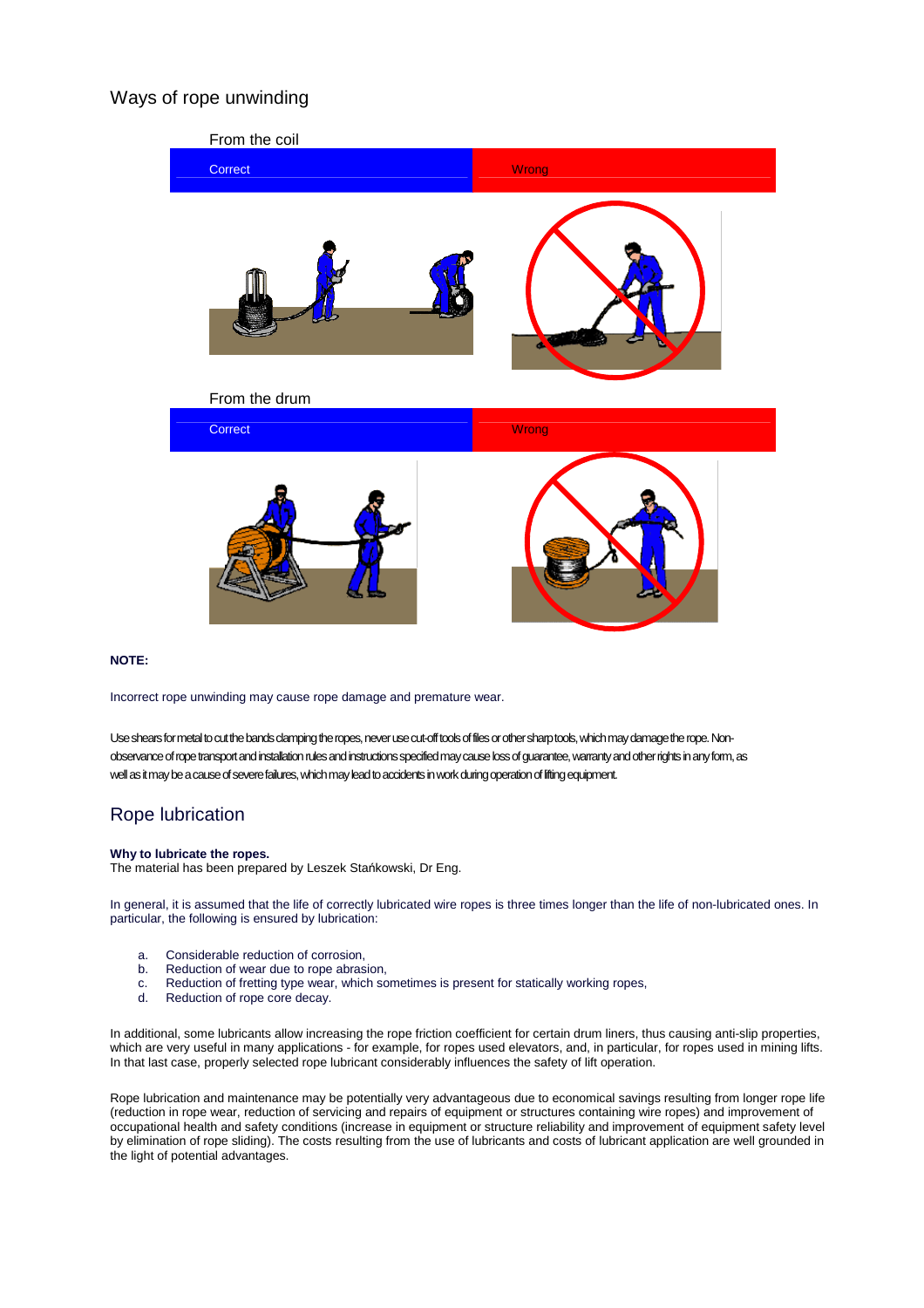### **Types of rope lubricants**

Basically, rope lubrication and maintenance agents may be classified according to three things:

- a. **Technology** general use agents (rope maintenance agents, industrial oils, plastic greases, etc.) and special agents, prepared with consideration of specific requirements of wire ropes,
- b. **Application way** lubrication oil, greases (similar to petroleum jelly), which are applied after melting, and plastic greases,
- c. **Place of application** producer's agents and user's agents (usually, the last ones contain the thinner to facilitate applying).

Some lubricants and maintenance agents generally accessible on the market show positive results when applied on the wire rope. For example, many machine, anti-corrosion, transmission or hydraulic oils are used. In such cases, the results are positive but they are worse than when agents specific for wire ropes are used.

However, the common practice of use of the used oil for repeated lubrication of ropes. That procedure is wrong not only in the aspect of natural environment protection, but, also, corrosion protection is poor. More - used oils may increase corrosion.

In the Table below, general properties of three types of agents for rope lubrication and maintenance are show.

| <b>Properties</b>                                | <b>Lubrication oils</b>                                                                                                               | <b>Greases applied after</b><br>melting | <b>Plastic greases</b>                                  |
|--------------------------------------------------|---------------------------------------------------------------------------------------------------------------------------------------|-----------------------------------------|---------------------------------------------------------|
| 1. Highest potential operation<br>temperature, C | 100                                                                                                                                   | 80                                      | 150                                                     |
| 2. Corrosion protection effectiveness            | $\ddot{}$                                                                                                                             | $^{+++}$                                | $^{++}$                                                 |
| 3. Anti-wear properties                          | $\ddot{}$                                                                                                                             | $++$                                    | $^{++}$                                                 |
| 4. Anti-fretting properties                      | $++$                                                                                                                                  | $+$                                     | $^{+++}$                                                |
| 5. Durability of protective layer                | $\ddot{}$                                                                                                                             | $^{+++}$                                | $++$                                                    |
| 6. Easy application                              | $^{+++}$                                                                                                                              | $++$                                    | $+$                                                     |
| 7. Anti-slippage properties (potential)          | $\ddot{}$                                                                                                                             | $^{+++}$                                |                                                         |
| 8. Notes                                         | The soaked rope core may be a reserve of lubricant;<br>May be diluted with petrol or other thinner in order to<br>improve penetration |                                         | Penetration is<br>poor, even after<br>they were diluted |

#### **General rules for selection of rope lubricants**

When selecting the rope lubricant, the following factors should be taken into account:

- a. Expected working temperature range. In case of lubricants applied after melting, the lowest working temperature is approximately equal to the lubricant brittle point (the brittle point for rope lubricant is determined with the use of a special method, which is slightly different than the one for an asphalt - the tests are made for lubricant layer thickness similar to the thickness used in practice). In case of oils, the brittle point is close to the flow temperature, and for greases - to the flow temperature of the base oil. In case of oils and plastic greases, the highest working temperature is difficult to determine. For greases applied after melting, the highest working temperature is equal to lubricant creeping temperature.
- b. Requirements for durability: Durability depends on viscosity and stability (resistance to deterioration) of the lubricant used. As a rule, high viscosity lubricants are more durable, but the coats made with the use of such lubricant are not always accepted due to its appearance. Durability of rope lubricant is important especially in case of ropes exposed to flushing with water.
- c. Operating conditions and expected prevailing wear process (corrosion, abrasion, fretting or others).<br>d. Requirements for anti-slip properties.
- Requirements for anti-slip properties.
- e. Application technique accessible.
- f. Occupational health and safety and environment protection aspects for example, according to the Law, there are many limitations for lubricants containing asphalt or petroleum extracts. Hydrocarbon solvents are flammable, therefore, there is a problem of fire safety, when used. On the other hand, the use of non-flammable chlorine-organic solvents is limited by the Law due to the environment protection requirements or their toxicity.

### **How to use rope lubricants?**

As a rule, excessive lubrication should be avoided. When producing the ropes, DRUMET Ropes and Wires sp. z o.o. uses a range of processes to meter lubrication and maintenance agents in an optimum way. Greases are applied with the use of spraying method, and oils are applied with the use of dropping methods by means of accurate metering equipment.

The excess of lubricant contaminates the natural environment. In case of rope lubricants, anti-slip properties may be lost in case of excess of lubricant.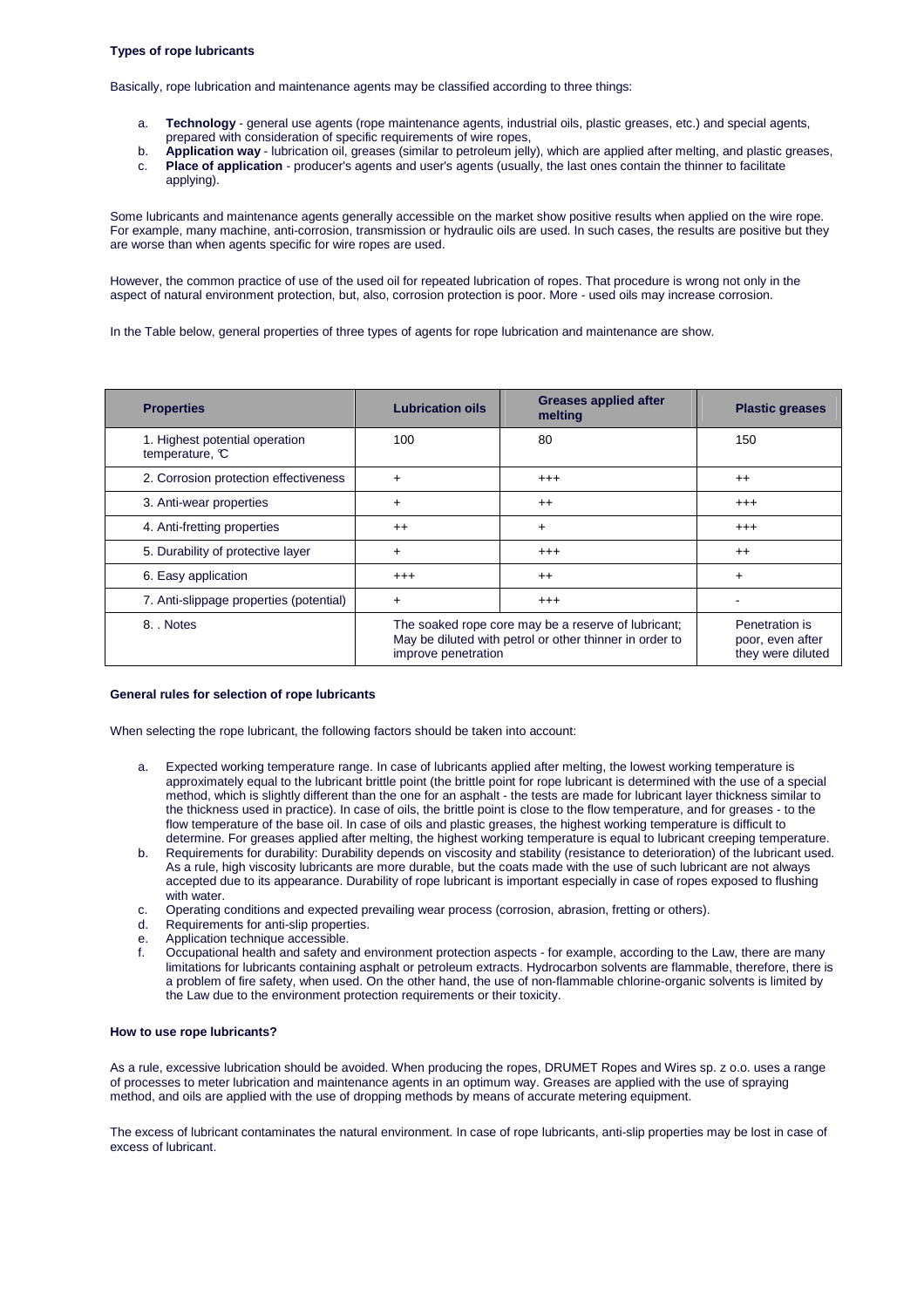In case of re-lubrication, the oils or greases used by the rope producer are used most often, but they are diluted in a volatile solvent. The use of oils is simple - they may be applied by spraying, with dropping method or with the use of brush. The excess of oil trickles with no problems. There is a possibility to apply the oil in the continuous way during rope operation.

There are two disadvantages, when using the oil. First, oil layers are not durable. Second, it is difficult to find out, when the rope should be re-lubricated, since the oil layer is effective even when it cannot be ascertained by touch (approximately 1 um thick layer of good quality oil for ropes ensures good protection against corrosion).

Rope greases in a diluted form are considerably more effective. They are applied in a similar way as oils, however, the method of application with a brush is used most often. When applying the diluted grease, it is good to rub it in the rope in order to ensure grease penetration inside rope strands. Some solvent properties must be remembered, when applying. Petroleum solvents are flammable, and their vapours (even in case of so called "ecological" solvents with aromatic compounds removed) are rather harmful for health. Chlorine-organic solvents, which are used more rarely, are not flammable, but they are classified as toxic and extremely harmful for natural environment ones. Therefore, they must be applied outdoors or in rooms with perfect ventilation. Additionally, for petroleum solvents, relatively long evaporation time must be considered - approximately 48 hours. (Solvent producers want to ensure solvent flash point above 55°C, because, in this case, the product is classified in III explosion-proof class, for which no expensive fire protection is required.)

Application of hot grease after melting requires relatively expensive equipment, if you want to ensure the correct coating layer and even coverage of the entire rope. Therefore, that method is used mainly by rope producers. However, if the user is provided with proper equipment, he may obtain excellent results with no objections regarding occupational health and safety.

Plastic lubricants are used mainly in order to reduce friction in maximum degree or to protect the rope against rubbing, where antislip properties are not important. Plastic lubricants are applied mechanically (generally, with the use of brush). It should be remembered, that those lubricants penetrate poorly, even when diluted with the solvent. Soaking the rope core with the plastic lubricant is very difficult - even at producer's facilities. Therefore, it is recommended to apply again after a short time of operation, after a part of lubricant has penetrated into the strands.

The rope should be maintained with the use of the same lubricant, which was used by the rope producer.

### **Lubrication types used by DRUMET Ropes and Wires sp. z o.o.**

Lubrication types used by DRUMET Ropes and Wires sp. z o.o.

| <b>Lubrication</b><br>type | <b>Lubrication method</b>    |                                                                                                                                                        | Grease                    |
|----------------------------|------------------------------|--------------------------------------------------------------------------------------------------------------------------------------------------------|---------------------------|
| A <sub>0</sub>             | splicing of the rope         | without lubrication                                                                                                                                    |                           |
|                            | manufacturing of<br>strands  | without lubrication                                                                                                                                    |                           |
|                            | manufacturing of<br>the core | cotton, polypropylene, steel wire, sisal core: without lubrication                                                                                     |                           |
| A <sub>1</sub>             | splicing of the rope         | without lubrication                                                                                                                                    | for cotton cores: oil for |
|                            | manufacturing of<br>strands  | axles.<br>without lubrication<br>for other cores: to be                                                                                                |                           |
|                            | manufacturing of<br>the core | fibre core: slightly lubricated                                                                                                                        | agreed.                   |
| A2                         | splicing of the rope         | without lubrication                                                                                                                                    | to be agreed with the     |
|                            | manufacturing of<br>strands  | without lubrication                                                                                                                                    | Customer                  |
|                            | manufacturing of             | fibre core: moderately lubricated                                                                                                                      |                           |
|                            | the core                     | wire core: lubricated                                                                                                                                  |                           |
| B <sub>0</sub>             | splicing of the rope         | core in the form of independent wire rope with fibre core: lubricated<br>without lubrication                                                           | to be agreed with the     |
|                            | manufacturing of<br>strands  | slightly lubricated                                                                                                                                    | Customer                  |
|                            | manufacturing of<br>the core | fibre core: without lubrication<br>wire core: without lubrication<br>core in the form of independent wire rope with fibre core: without<br>lubrication |                           |
| <b>B1</b>                  | splicing of the rope         | without lubrication                                                                                                                                    | to be agreed with the     |
|                            | manufacturing of<br>strands  | slightly lubricated                                                                                                                                    | Customer                  |
|                            | manufacturing of<br>the core | fibre core:                                                                                                                                            |                           |
|                            |                              | slightly lubricated<br>a.<br>moderately lubricated<br>b.                                                                                               |                           |
|                            |                              | wire core: lubricated<br>core in the form of independent wire rope with fibre core: lubricated                                                         |                           |
| <b>B2</b>                  | splicing of the rope         | without lubrication                                                                                                                                    | to be agreed with the     |
|                            | manufacturing of<br>strands  | slightly lubricated                                                                                                                                    | Customer                  |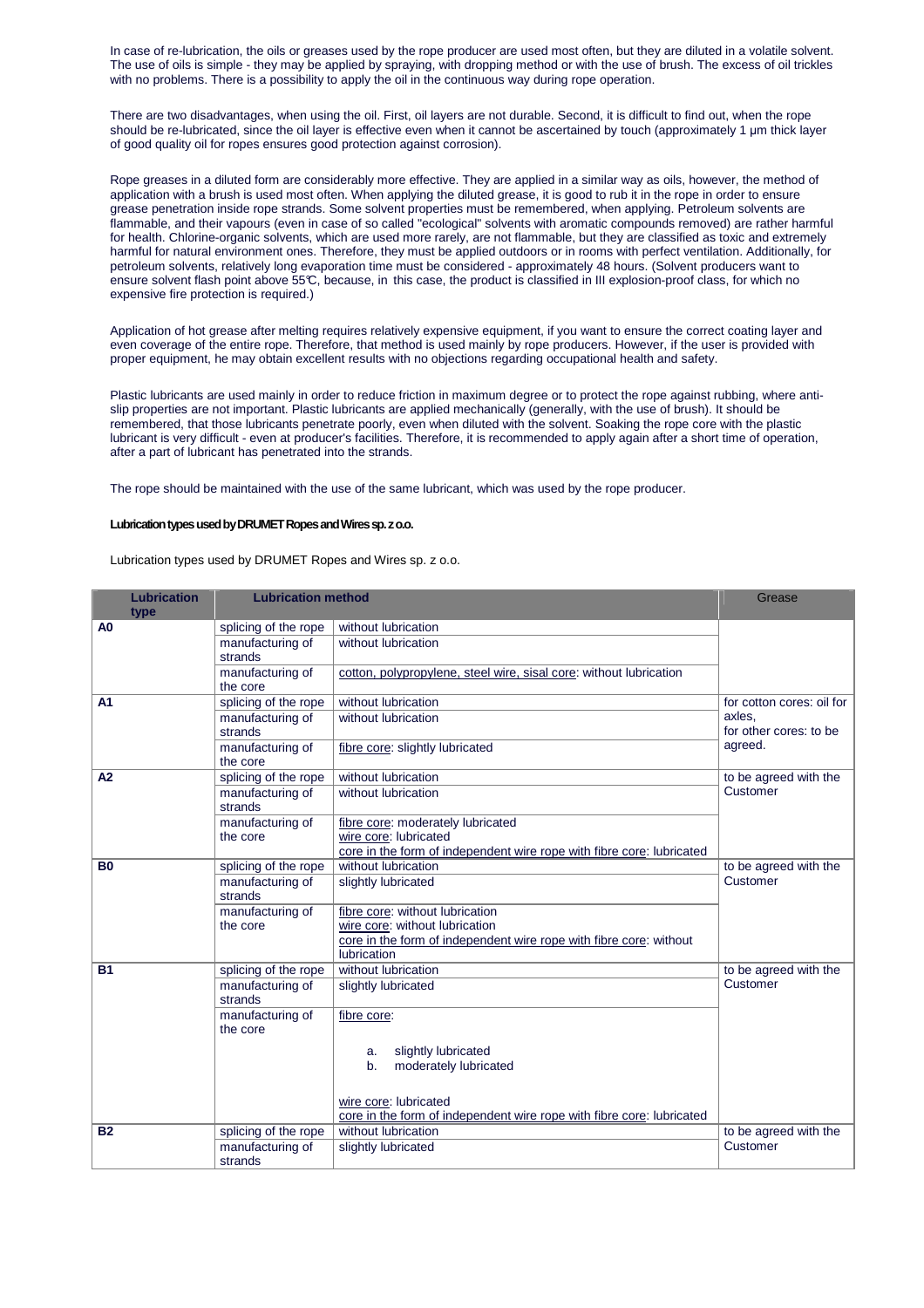| Lubrication    | <b>Lubrication method</b>    |                                                                                     | Grease                |
|----------------|------------------------------|-------------------------------------------------------------------------------------|-----------------------|
| type           |                              |                                                                                     |                       |
|                | manufacturing of<br>the core | fibre core:                                                                         |                       |
|                |                              |                                                                                     |                       |
|                |                              | slightly lubricated<br>a.                                                           |                       |
|                |                              | moderately lubricated<br>$b_{-}$                                                    |                       |
|                |                              |                                                                                     |                       |
|                |                              | wire core: lubricated                                                               |                       |
|                |                              | core in the form of independent wire rope with fibre core: lubricated               |                       |
| <b>B3</b>      | splicing of the rope         | without lubrication                                                                 | to be agreed with the |
|                | manufacturing of             | abundantly lubricated                                                               | Customer              |
|                | strands                      |                                                                                     |                       |
|                | manufacturing of             | fibre core: abundantly lubricated                                                   |                       |
|                | the core                     | wire core: lubricated<br>core in the form of independent wire rope with fibre core: |                       |
|                |                              |                                                                                     |                       |
|                |                              |                                                                                     |                       |
|                |                              | lubricated<br>a.<br>b.                                                              |                       |
|                |                              | deeply lubricated                                                                   |                       |
|                |                              |                                                                                     |                       |
| $_{\rm CO}$    | splicing of the rope         | lubricated and wiped very much                                                      | to be agreed with the |
|                | manufacturing of             | without lubrication                                                                 | Customer              |
|                | strands                      |                                                                                     |                       |
|                | manufacturing of<br>the core | fibre core: abundantly lubricated<br>wire core: lubricated                          |                       |
|                |                              | core in the form of independent wire rope with fibre core: deeply                   |                       |
|                |                              | lubricated                                                                          |                       |
| C <sub>1</sub> | splicing of the rope         | ropes up to 16 mm are lubricated during splicing                                    | to be agreed with the |
|                | manufacturing of             | without lubrication                                                                 | Customer              |
|                | strands                      |                                                                                     |                       |
|                | manufacturing of             | fibre core: heavy greased                                                           |                       |
|                | the core                     | wire core: greased                                                                  |                       |
|                |                              | core in the form of independent wire rope with fibre core: deeply<br>lubricated     |                       |
|                | splicing of the rope         | ropes intended mainly for coating with rubber; when splicing, the                   |                       |
| D <sub>0</sub> | manufacturing of             | rope strands and core, as well as the rope itself, are degreased.                   |                       |
|                | strands                      |                                                                                     |                       |
|                | manufacturing of             |                                                                                     |                       |
|                | the core                     |                                                                                     |                       |
| S0             | splicing of the rope         | ropes intended mainly for coating with plastics; when splicing, the                 |                       |
|                | manufacturing of             | rope strands and core, as well as the rope itself, are coated with the              |                       |
|                | strands                      | special grease.                                                                     |                       |
|                | manufacturing of             |                                                                                     |                       |
|                | the core                     |                                                                                     |                       |

There is a possibility to agree the lubricant and lubrication type with the customer.

- 1. Fibre cores meaning of terms used: slightly lubricated: 30-50% of threads are lubricated moderately lubricated: lubricated with wiping. abundantly lubricated: lubricated without wiping.
- 2. Wire cores meaning of terms used:
- lubricated: lubricated without wiping during rope splicing.
- 3. Rope core in the form of independent wire rope with fibre core meaning of terms used: lubricated: lubricated during rope splicing; (fibre) core of the rope core: 30 - 50 % of threads are lubricated or lubricated with wiping.
- deeply lubricated: lubricated without wiping during rope splicing; core of the rope core: lubricated without wiping. 4. Strands - meaning of terms used:
- slightly lubricated: lubricated and wiped twice, moderately lubricated: lubricated with wiping,
- abundantly lubricated: lubricated without wiping.
- 5. Lubrication type A1: for ropes with the core consisting of 4 threads, it is allowed to have 25 % threads lubricated.
- 6. Lubrication type A1: lubrication of ropes with the wire core or the core made of independent wire rope is the same as lubrication type A2

For lubrication types B1, B2 and B3, it is recommended to select option a) or b), where applicable. If the customer will not select option a) or b), the option will be selected by our Rope Production Department.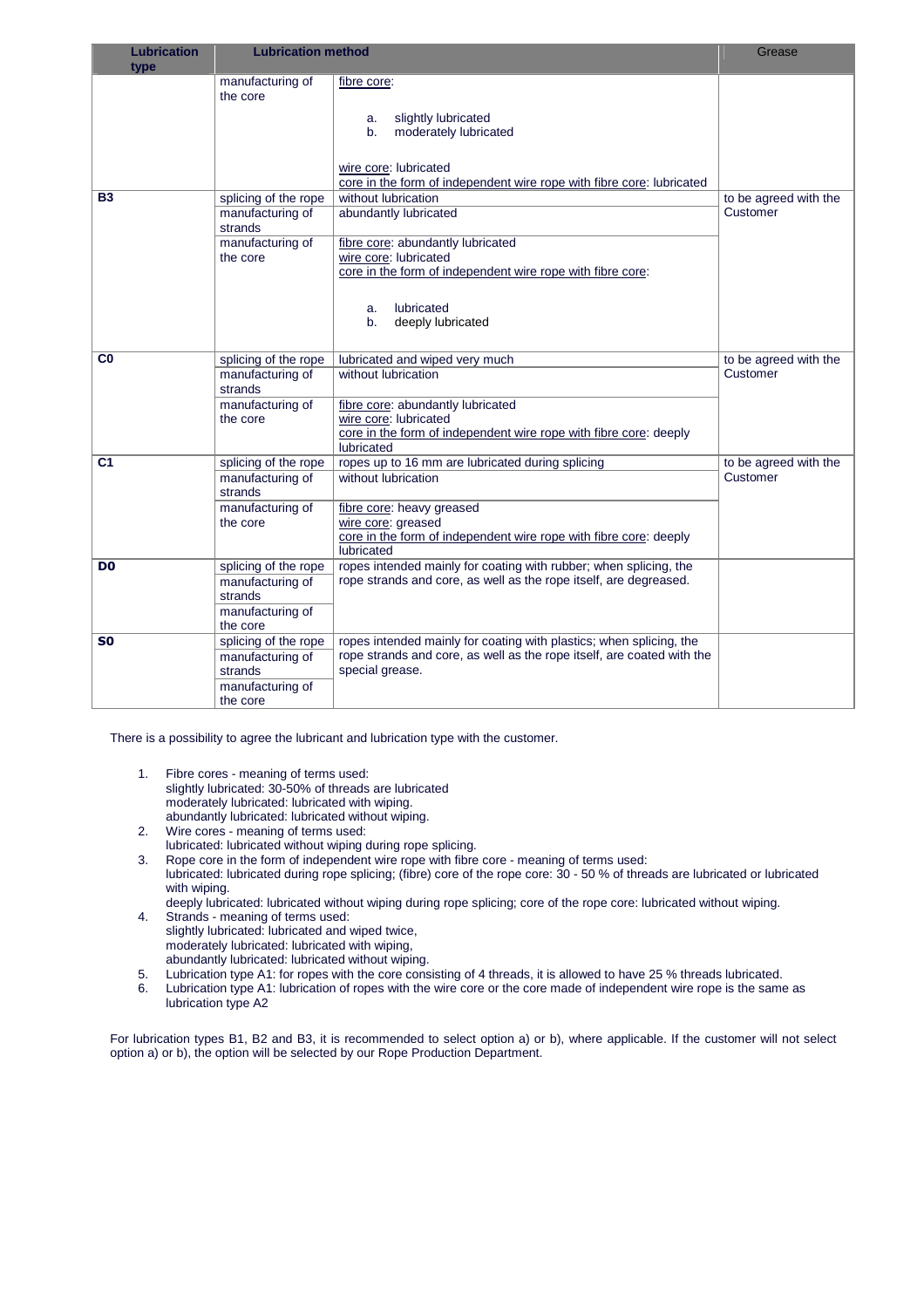#### **Lubricants used by DRUMET Ropes and Wires sp. z o.o.**

The rope lubricant shall feature with the following properties:

good protection against corrosion, reduction of frictional resistance (for KOEPE system hoists), proper dripping, brittle and freezing temperatures, good adhering to the surface, no corrosive action on rope wires, solubility in solvents or light oils, when it is necessary to clean the rope, adequate viscosity and high flash point, quick curing after coating, no staining, what is necessary, in particular, in fishing and shipbuilding, good appearance (colourless, transparent)

Most often, DRUMET Ropes and Wires sp. z o.o. uses the following lubricant types:

- 1. Nyrosten T55-13-20510: green, plastic, solid compound, brittle point: -40 °C, dripping point: 100 °C, flash point:  $220 \, \degree$ C. viscosity: 80 mm $^{2}/s$ , application: balance ropes, ropes wound on the drum, leading ropes.
- 2. NYROSTEN N113: green, viscous, solid compound, brittle point: -30 °C, dripping point: 90 °C, flash point:  $220 \, \text{C}$ , viscosity: 122 mm $^{2}/s$ , application: ropes for Koepe hoists.
- 3. VECONOL LR-PLUS 50: pale, transparent compound, brittle point: -25 °C, dripping point: 55 °C. flash point: 200 °C. viscosity: 80 mm<sup>2</sup>/s, application: general application ropes.

Lubricants removed from the offer:

- 4. KOLINSTAL I: brittle point: -23 °C dripping point: 70 °C, flash point: 200 °C, application: ropes for drum hoists and excavators, industrial ropes.
- 5. LWKP: alack tarry compound, brittle point: -20 °C, flash point: 200  $\mathbb{C}$ , viscosity: 65 mm $^{2}/s$ , application: ropes for Koepe hoists.

### Lubrication of ropes used for lifts

#### **General information**

All ropes for elevators produced by DRUMET - **Drulift**, which comply with PN-EN 12385-5 standard, are pre-lubricated. In accordance with the Standard, the wires used for production of ropes are coated with grease, and the main rope core is soaked properly with lubricant.

Because the time between rope production and installation may be very long, it is recommended to lubricate the rope just before installation.

Lift ropes should not be installed without lubrication.

Lift ropes must be lubricated at least once a year. Also, rope lubrication frequency depends on crane operation time. Apply adequate quantity of lubricant. The lubricant should not flow or drip during lift operation. When the rope is lubricated in excess, proper friction between the rope and driving drum cannot be guaranteed. It is a good practice to use smaller quantities of lubricant, when lubricating the rope, and lubricate it more frequently.